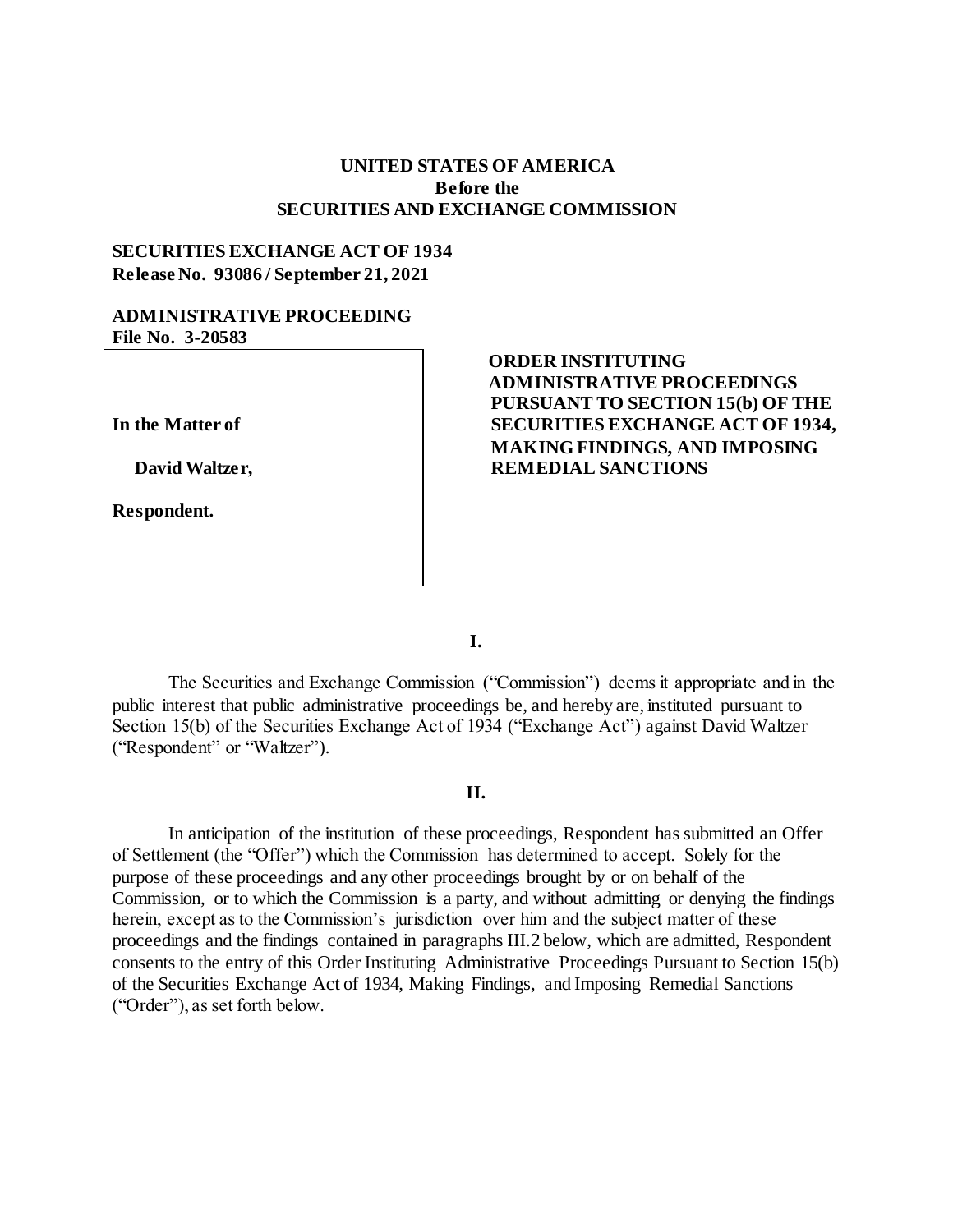On the basis of this Order and Respondent's Offer, the Commission finds that:

1. At all times relevant to these proceedings, Waltzer was associated with The Owings Group, LLC ("Owings") and its related entities. During the time period relevant to these proceedings, Waltzer sold Owings' unregistered securities, but he was not registered with the Commission as a broker and he was not associated with a registered broker. Waltzer, 56 years old, is a resident of East Haven, Connecticut.

2. On December 6, 2019, a judgment was entered by consent against Waltzer, permanently enjoining him from future violations of Sections 5 and 17(a) of the Securities Act of 1933 ("Securities Act") and Sections 10(b) and 15(a) of the Exchange Act and Rule 10b-5 thereunder, in the civil action entitled Securities and Exchange Commission v. The Owings Group, LLC, et al., Civil Action Number 1:18-cv-02046-RDB, in the United States District Court for the District of Maryland. Final Judgment was entered on May 12, 2021.

3. The Commission's complaint alleged that from 2013 until at least 2014, Waltzer engaged in a fraudulent scheme that defrauded approximately 50 investors of more than \$5 million. At the heart of the scheme was the Owings Initial Registration Program (the "IRP"), in which investors paid Owings \$60,000 to bring a company public using a quick and efficient "streamlined" factory-style approach to SEC registration. The IRP promised investors a 50% return in less than a year with principal protection. The complaint alleged that Waltzer lured investors into purchasing worthless securities in the form of IRP joint venture partnership interests through material misrepresentations, misleading half-truths, and other deceptive conduct to create the false impression that Owings had been successfully using its "streamlined" approach for years. The complaint also alleged that Waltzer sold unregistered securities and acted as an unregistered broker. For example, Waltzer solicited investors, made valuations regarding the merits of the investment and received transaction-based compensation in the form of commissions.

#### **IV.**

In view of the foregoing, the Commission deems it appropriate and in the public interest to impose the sanctions agreed to in Respondent Waltzer's Offer.

Accordingly, it is hereby ORDERED pursuant to Section 15(b)(6) of the Exchange Act, that Respondent Waltzer be, and hereby is barred from association with any broker, dealer, investment adviser, municipal securities dealer, municipal advisor, transfer agent, or nationally recognized statistical rating organization; and

Pursuant to Section 15(b)(6) of the Exchange Act, Respondent Waltzer be, and hereby is barred from participating in any offering of a penny stock, including: acting as a promoter, finder, consultant, agent or other person who engages in activities with a broker, dealer or issuer for purposes of the issuance or trading in any penny stock, or inducing or attempting to induce the purchase or sale of any penny stock.